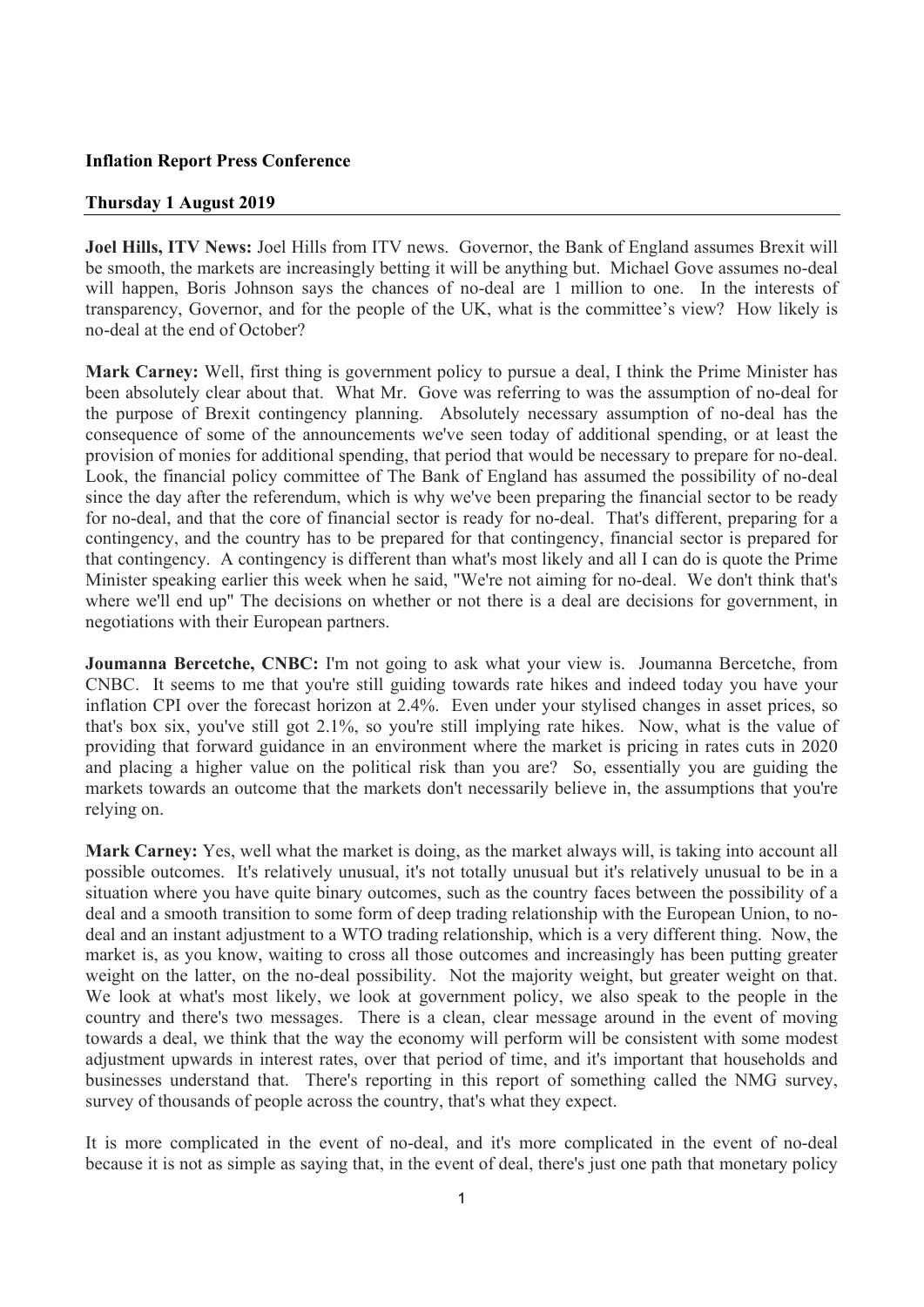could take because no-deal would, very unusually for an economic shock, be an instantaneous shock, not just to demand which is what everybody is used to seeing, but a shock to supply. There will be supply capacity in this economy that will become uneconomic. Now, the degree to which that happens will partly be influenced by no-deal preparations, but not totally eliminated, as I just said, by those nodeal preparations because the fundamental economic trading relationship has changed and it will take some time for this economy, which is one of the most flexible economies in the world, even this economy will take some time for it to adjust its supply capacity, which was oriented, in export terms, largely towards Europe to be oriented in different directions. I know you didn't ask this directly, but it's not as simple as just saying rates go one way in the event of a deal and they go another way in the event of no-deal. That's why policy response is not automatic, so the value of giving the guidance on the still most likely scenario, it's become less dominant than previous, but the still most likely scenario is so households and businesses know where it's going, and quite frankly markets know where it's going. If you strip out their no-deal probability weighting, it's basically where they expect it to. Thanks.

**Ed Conway, Sky News:** Ed Conway, Sky News. Governor, it's your last set of major forecasts ahead of that October deadline and a lot of people will be looking towards you and towards the bank to try and get some sense of what to expect, how to prepare for a possible no-deal Brexit. So, what's your advice to the person on the streets? How do they prepare? What should they expect? What might this feel like, from your perspective?

**Mark Carney:** Well, let me reiterate that, again, we obviously don't speak for the government, but we listen to the government in terms of their stated policies and it's still the stated aim of the government to have a deal, first point. In terms of preparations, it is important to reinforce to people on the street, hopefully to people who also have homes to go to, but people on the street that the financial system is ready for it. We have been preparing for this for years, both in terms of what we can do, but also the institutions themselves, but a no-deal situation, broad brush, is one in which sterling is likely to be lower, in which inflation is likely to be higher for a period of time and the economy is likely to slow. Now, the degrees to which all of those happen vary on many factors including, by the way, what nodeal actually means because one of the uncertainties in all of this is different people mean different things when they talk about no-deal. When we do our contingency planning at The Bank of England, no-deal means no-deal. No-deal means there's no side arrangements. No-deal means that the trading relationship instantly goes to WTO tariffs and product standards, and that it has the associated economic effects. In terms of households and businesses, look, I would say broadly this, which is that UK households, and I said it a moment ago, are acting prudently, they're not borrowing a lot, they're spending out of their real income. They do have a very strong labor market going into this, unemployment at a 44-year low. Real wages are growing the fastest since before the crisis, since 2008, and inflation's bang on target, so real incomes are growing, but households are not becoming overextended then that's probably the right approach to take.

**Faisal Islam, BBC:** Just to clarify some of your answers to the previous questions, if there are people in Downing Street who think that if there's a no-deal Brexit, this institution will deploy a massive monetary stimulus, are they wrong?

Mark Carney: It depends. It absolutely depends on the impact. First, what does no-deal actually mean? Is it, as I just described to Ed, absolute overnight jump to WTO with no mitigating actors? That's the first question. Secondly, it depends on the impact, the degree of preparedness of border infrastructure, other infrastructure in the country, in this country and in Europe obviously, because it's all inter-connected. We could have a good day of imports into this country and putting stuff on ships and ferries to go across the Channel, but if they don't come back or they get held up there, then it will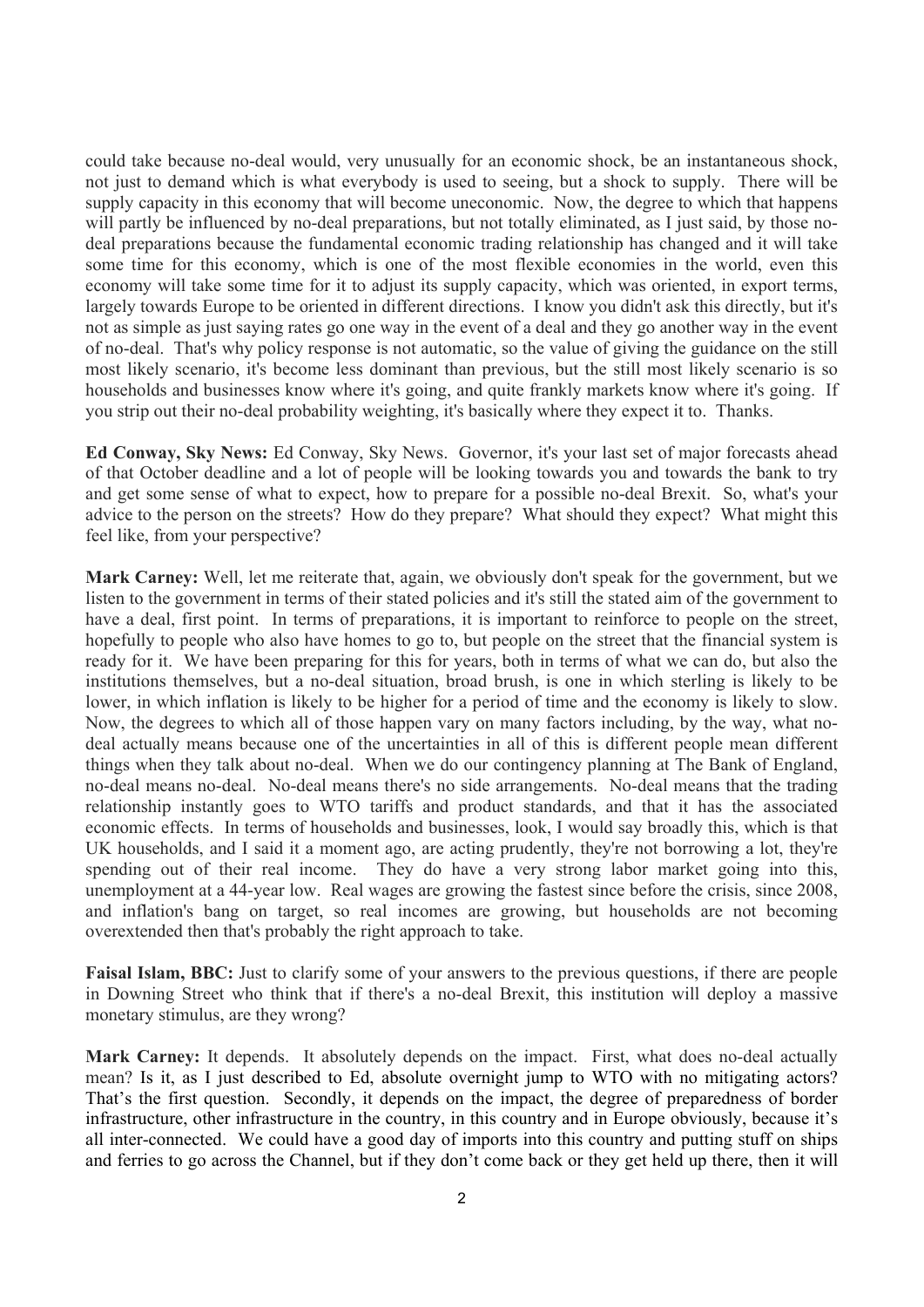have a knock-on effect. So, it depends on the preparations, depends on the nature and it also depends on how quickly the supply capacity of the economy adjusts. There is trade disruption in no-deal, problems at ports and then there is supply destruction and that is activities that used to be economic as part of the single market that no longer are economic and then those resources needs to be re-deployed. We will have to take a judgement in that event about whether, on balance, the inflationary pressures, and there will be inflationary pressures in no-deal, because of the exchange rate, because of some of the tariffs that come in, because of some loss of supply. Whether those inflationary pressures whether we can look through those, extend the horizon and provide support for the economy as it adjusts. Now, what we have said, and I have reiterated in my opening remarks is we will do what we can in those circumstances to support jobs and activity, but there are limits to what we can do.

Ultimately, this is about our best contribution is returning inflation sustainably to that 2% target and it is an unusual circumstance to have a major supply shock and that was not the case after the referendum. It was only a perspective supply shock, not an actual one. In no-deal, it will be an actual one.

**Phil Aldrick, The Times:** Phil Aldrick at The Times. Gary Cohn has been on the radio this morning saying that he believed that no-deal would be preferable economically to prolonged uncertainty because economies are more resilient than we tend to think they are. It was an interview with the BBC.

**Mark Carney:** Who was it, sorry?

**Phil Aldrick, The Times:** Gary Cohn.

**Mark Carney:** Never heard of him.

**Phil Aldrick, The Times:** Is he right? Is he right?

**Mark Carney:** Can you pass that on to Gary, that I've never heard of him.

**Phil Aldrick, The Times:** Is he right? Is Gary Cohn right that a no-deal is preferable to endless, prolonged uncertainty?

**Mark Carney:** No, he's wrong. The no-deal as a crystallisation of a bad economic outcome is not preferable to the possibility of a better economic outcome. As we have said, since immediately following the referendum that whatever outcome the country chooses, it is always preferable to have a transition to it and I think, again, that is consistent with the preferences, the aims of this government and consistent certainly with the aims of businesses up and down the country. You know, again, the country is, if not the most flexible, one of the most flexible economies in the world and it's supported by one of the strongest financial sectors in the world, but it is very difficult to change things over night and it's highly preferable, whatever choice is made that there is some transition to it.

**Helia Ebrahimi, Channel 4 News:** Helia Ebrahimi, Channel 4 News. Governor, you have given a stark warning about a no-deal Brexit, pound falling, inflation rising, growth slowing. Will the measures outlined by the new chancellor cancel out these risks?

**Mark Carney:** Well, obviously we don't speak for the Chancellor and there have been some indications of a variety of measures that the government intends to take, there is also a signalling that there will likely be some form of fiscal event in the cause of the fall. It's obviously for the treasury, for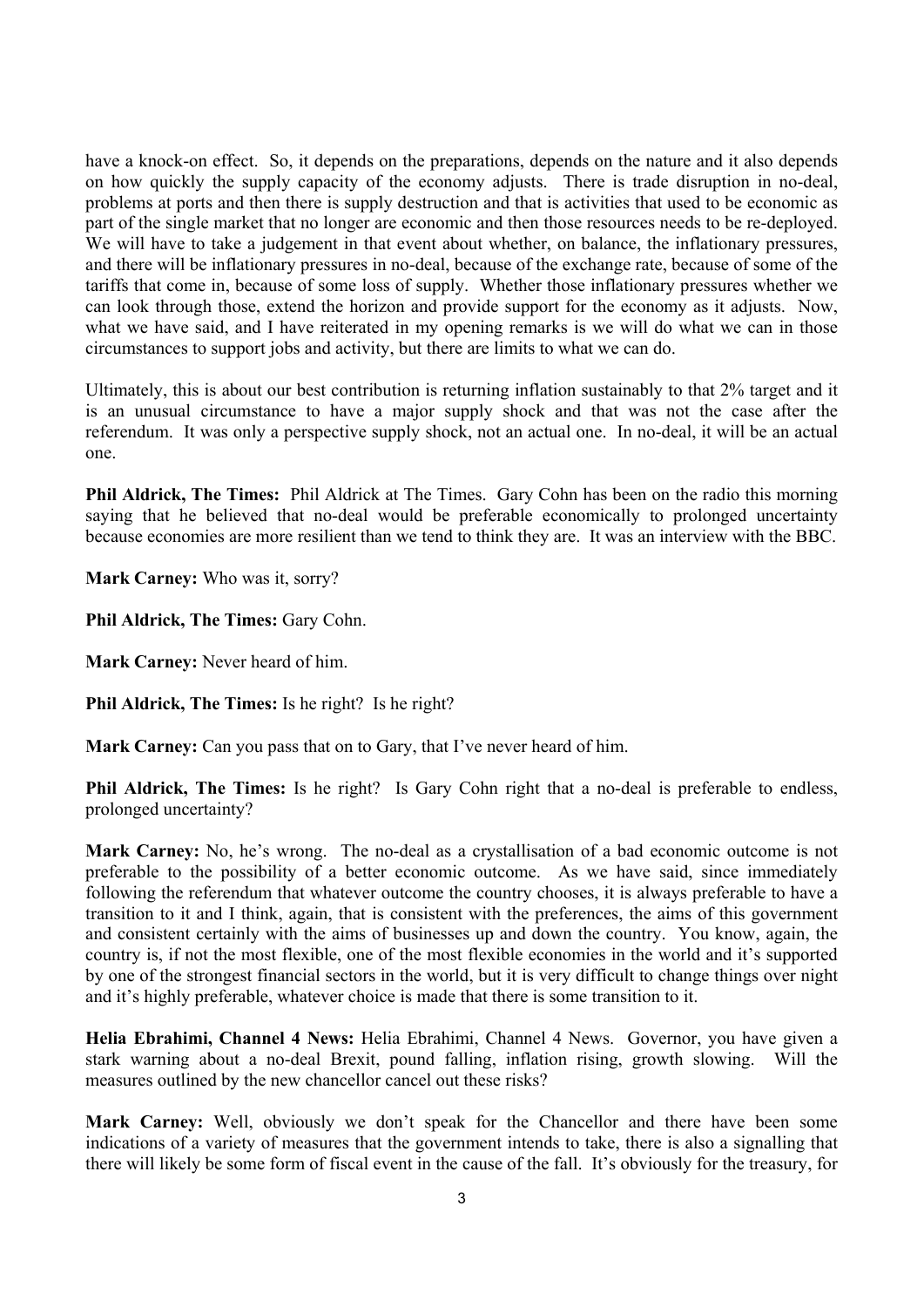the Chancellor to specify that fiscal event and to specify the measures. Certainly, the possibility, whatever the economic outcome path that the country is on, that fiscal policy will adjust, it could provide some support to the economy. As the Bank of England, we will take that into account, we will adjust our forecasts accordingly, but, you know, there has not been a new budget, there have not been specific measures put into place yet, so we adjust once those actually happen.

**Larry Elliott, The Guardian:** Larry Elliott of The Guardian. The MPC says that the interest rates in the event of a no-deal Brexit would not be automatic, thy could go up as well as down, what you're not saying there is that the risks are symmetrical, are you?

## **Mark Carney:** No.

**Larry Elliott, The Guardian:** I just wonder whether you think that the risks are weighted towards a cut in interest rates in the event of a no-deal or in favour of an increase in interest rates when the markets certainly think there is more chance of a cut rather than a high. I just wondered what you thought.

**Mark Carney:** Yes. It's an important question, I will say two things. First, that we have said that we will do what we can to support jobs and activity, subject to achieving the inflation target in a sustainable manner, that's what the committee has said. Individual members of the committee, myself included, have given their personal views on this in terms of the balance of risk and the balance of policy, but today, Dave, Ben and myself are here speaking on behalf of the committee and the committee has not given a collective view on that. So, it wouldn't be appropriate for me, I just refer you back to my previous testimonies and other comments from my own personal view, but that's not a committee view, if you follow, thanks.

**Jason Douglas, Wall Street Journal:** Hi, Jason Douglas from The Wall Street Journal. Nice to see Belfast on the cover of the inflation report, by the way. My question is could you give a sense of what you think no-deal Brexit would mean for the global economy? Is it likely to be a bit of local difficulty relatively contained in Europe or is it the kind of thing that could cause what could be quite a severe shock to a global economy that does look quite fragile?

**Mark Carney:** It would be an unwelcome development for a global economy. I know that as the perceived probability of this event shift around, my incoming calls from fellow policymakers and interested observers certainly go up and the intensity of discussions that are had increase. There is obviously a lot of focus in terms of the inter-connections within the financial sectors itself through financial markets. I think there's an understanding, there's an appreciation of both the fact that in our judgement, the judgement of European authorities, that the core of the system is ready, but also this distinction between being ready and resilient doesn't mean that markets don't move and they don't move potentially quite sharply. Of course, when you get risk events, quite often correlations shift fairly substantially in ways that aren't anticipated and have knock on effects. That's the first few points. Then, the last one, just to reinforce, I think we all recognise that multilateralism is under some strain. The global trade system is being buffeted by a series of actions, threatened actions, and this would be part of that, at least part of that narrative. It's just not a narrative, it's a reality. A reality that businesses are dealing with and is creeping into the way businesses are thinking about how they organise themselves, particularly how they organise their supply chains.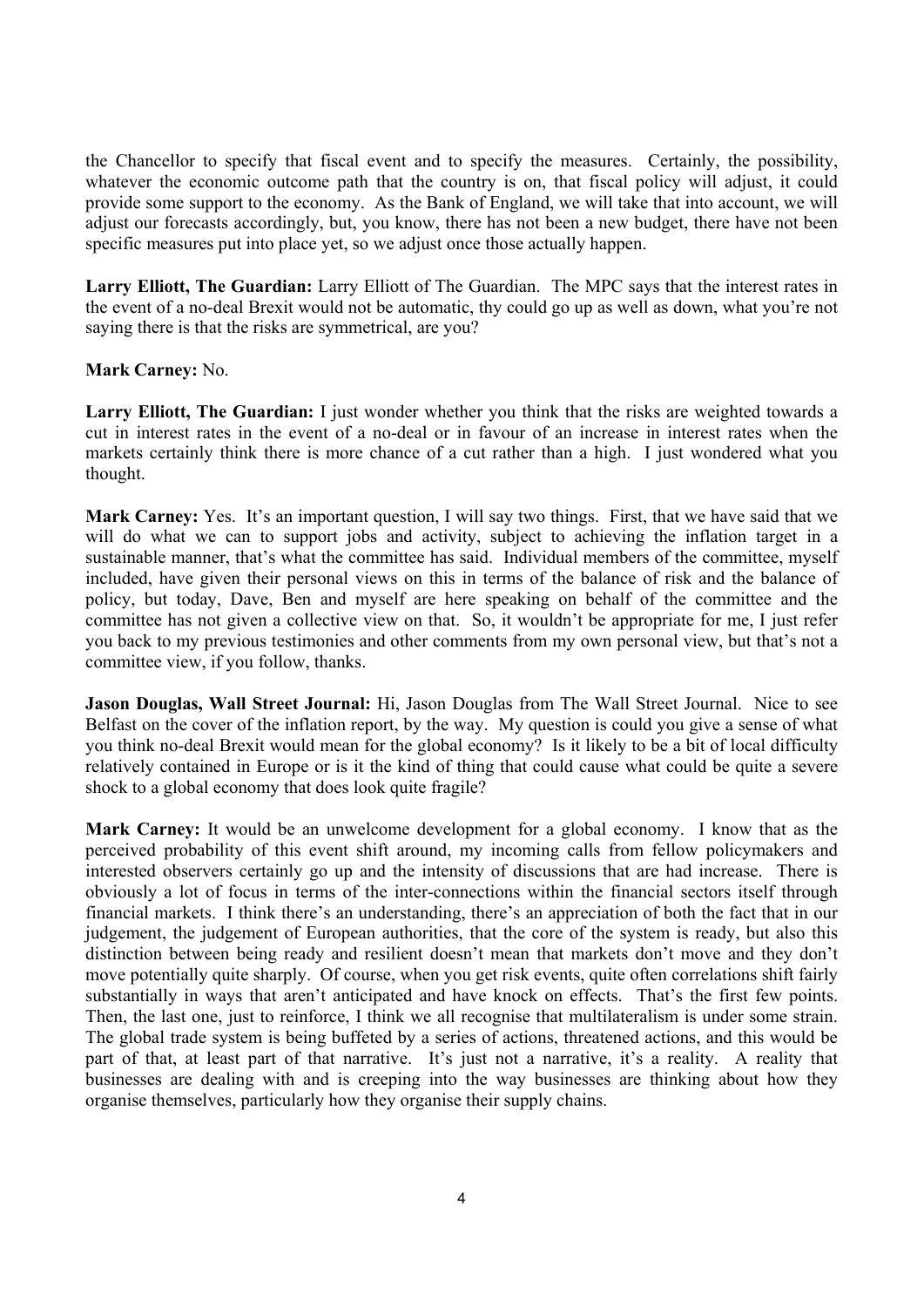So, it has effects, it would have effects beyond just my judgement and I believe in the revealed preferences of fellow policymakers beyond the GDP weighting, if you will, of the UK economy, which is considerable, but it's not the largest economy in the world.

**Francine Lacqua, Bloomberg TV:** Francine Lacqua, Bloomberg TV. Governor, how much of the slowdown in UK growth can actually be reversed by a smooth Brexit and by resolution, in the US-China trade deal?

**Mark Carney:** So, reversed, both of those would have a material impact on the outlook for the UK economy. There is a substantial, and it's detailed in the report graphically, it's graphically in both senses of the world, the investment shortfall that has developed in the UK both relative to historic trends and relative to the major advanced economies. Some of that will not come back, the opportunity has been lost, but there is substantial dry powder, there is substantial opportunities, the financial sector is very strong, as I've been saying. So, we would expect a sharper acceleration with not just a deal, but a clarity about the nature of that future relationship. One of the things we've been picking up in the short term has been that this uncertainty about the future has become somewhat more entrenched in companies so the expectation, they're looking for clarity about that future relationship, not just a preservation of the current openness and trade deals do take a long time to actually negotiate. We have to get from the no-deal to deal, but then turning a deal into actual may take some time. US-China, hugely important for the global economy, without question, not just because the two largest economies, but also because the nature of those negotiations have broadened not just to issues around a bilateral imbalance, but if I can put it colloquially, the rules of the road for trade in technology trade and service.

Openness to foreign direct investment, so depending, obviously everybody hopes for a resolution, hopes for a deal, but the nature of the deal and the depth and breadth of that deal if and when it comes will send a big signal about the future of global trading relationship. Therefore, for the UK would make a material difference to the outlook, which is one of the reasons why we've mentioned it.

**Delphine Strauss, Financial Times:** Delphine Strauss, FT. Coming back to domestic policy, number ten says that the policies it's planning to set out are aimed at putting rocket boosters under the economy. Do you think a big boost to demand is what's needed right now?

**Mark Carney:** Well, a margin of excess supply is opening up in the economy. In our forecast, it quickly is used up in the event of progress towards a deal. That's partly because monetary policy and overall financial conditions in our judgement are highly accommodative. So, once some of that uncertainty starts to dissipate, there's an acceleration of the economy and mood. Now, again, the government speaks for itself, but there are multiple reasons why there might be greater spending. It can be for social services and protection, it can be to boost productivity through infrastructure and other spending. It can be for no-deal planning, as was announced today. It can also be for contingencies in the event that the economy is weaker because of the nature of the negotiations or the adjustment to the EU relationship. In that last event, or in any of those events, what we do, obviously, Delphine, is take into account what the government decides and then we can be pretty nimble and quick and adjust policy in either direction accordingly.

**Tim Wallace, The Telegraph:** Tim Wallace at The Telegraph. Governor, not quite everything is about Brexit, you've mentioned the global economy slowing down and the effect that's having on the UK. We've seen the Fed ease policy, the ECB opened the door to more easing, were you tempted to join them? Did you consider joining them to form a, sort of, united front in supporting the global economy?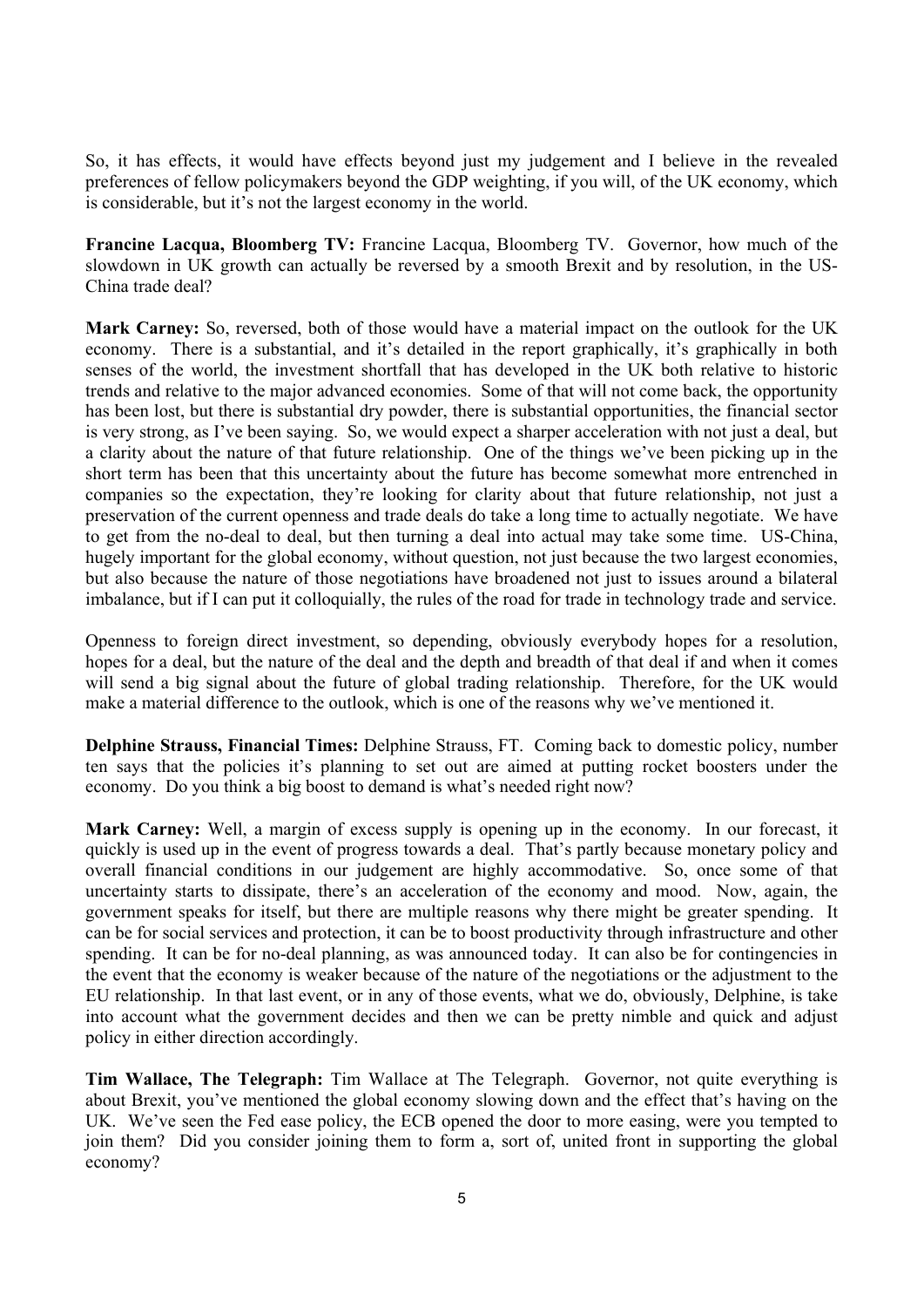**Mark Carney:** Look, the situations are quite different between ourselves. I mean, the UK and Europe, there has been a fair bit of job growth in Europe, but the growth in wages and the growth in unit labour cost has been much stronger in the United Kingdom. The headline figures, whether it's from unemployment, unemployment relative to where we see the natural rate, participation rate, private sector wage growth, all of those are stronger here. Core inflation is just below target here, it's around 1% in Europe, so there are pretty substantial differences in the position that the ECB is facing and what we're facing here. Then, with respect to the United States, I'll state the obvious, but sometimes it's good to state the obvious, the Fed was on a long hiking cycle. They had tightened policy, and they are adjusting from that, and I'll just refer to the comments that they released yesterday in Chair Powell's press conference to situate the rationale for that, but they're from a position where they had tightened policy, again, where they're operating with a very tight labour market. So, we're in between the two. On top of that, as we've said in the report, we have an economy that could face, or that could travel down multiple paths, quite different paths depending obviously most importantly on the relationship with the EU. At this point in time, inflation's bang on target, labour market's tight, domestic inflationary pressures are firming, and again, and I'll stop with this, you know, the intention of the government, the expressed preference of the government is to pursue a deal, and in that world, there would be some eventual limited gradual tightening of policy. The judgement of the committee, and I very much shared that, was that easing policy or tightening policy didn't make sense, keeping policy where it was did.

**David Goodman, Bloomberg News:** Thank you. David Goodman, Bloomberg News. Governor, given the next inflation report comes after the Brexit deadline, the first time we hear your detailed forecast for a no-deal could be after that scenario has come to pass. Does the bank have a responsibility to the UK people to act sooner than this, and would you consider updating your forecast before November if government policy changes?

**Mark Carney:** First and foremost, our responsibility is to make sure the system is ready for no-deal, we've done that, and we'll continue to do that. It's not we're done and we're not looking at it, but we'll continue to monitor and take additional steps as necessary. We have been asked to update our worst case scenario, disorderly Brexit scenario which the FPC has used to capitalise banks and assess the readiness of the system, and so we will deliver an updated version of that, obviously, in response to the request of the TSC for when they reconvene in September, I guess. Look, we will respond to the circumstances as they change. Ultimately, what matters is that we are deploying monetary policy in a way that's consistent with achieving the inflation target, returning inflation to target if it moves away in a sustainable fashion, and in doing so, supporting the economy while we do, and we don't need a full forecast in order to make those decisions. Thank you.

**Anna Isaac, Wall Street Journal:** Anna Isaac, Wall Street Journal. Could I ask the Governor, he's made a very important point to the population of the UK that the financial system is set so that it won't amplify, ideally not amplify the shock of a no-deal Brexit. Could I ask what contingency plans are in place to support the pound in the event that there's a market disruption as a result of a very sharp decline in its value?

**Mark Carney:** Well, first, it is highly, highly unlikely, that's the first thing to recognise. There will be volatility in asset prices as the probabilities around a deal or no-deal shift, without question. We saw probably the most extreme version of this type of shock with the referendum when the market was heavily positioned in one direction. The betting odds for all the utility were a 10% or 15% probability at ten o'clock at night after the polls had closed, which gives you a sense of how much, you know, positioning was and to the extent to which one should take with a certain grain of salt, these indicators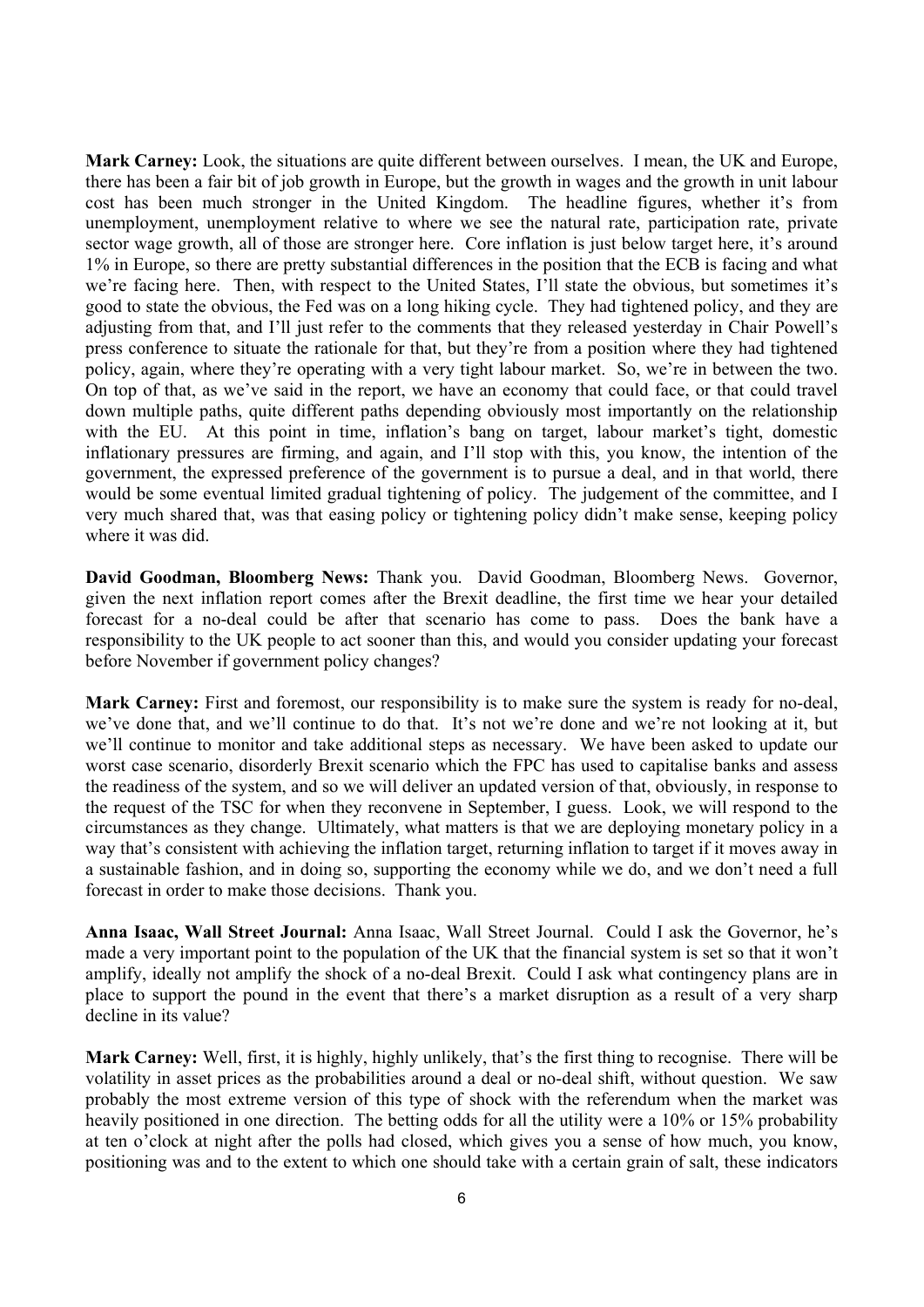of probabilities. Heavy volumes, big moves in sterling, but the market's functioned well. Now, you would expect us to take appropriate measures or be ready to take appropriate measures to ensure that that is the case, but it's highly, highly unlikely, and what one wants when you have a big economic shock, and we've learned this and we are firm believers in it, is that markets adjust. Part of the shock absorbing function here would be a change in the value of sterling, market interest rates and equities, and it's that belief in markets, that belief in the values and the institutional structure that's here, including, and this is a key point which goes back to the policy response in the event of no-deal, including a commitment to the inflation target, sustainable return to the inflation target, that also helps limit the scale of these moves. Thanks.

**Faisal Islam, BBC:** Governor, how will the sharp fall in sterling fees through into inflation is the quantum big enough to, for example, lead to real wages falling again?

**Mark Carney:** Well, maybe, why don't I ask Ben to say a word or two about-, particularly, one of the issues, of course, and it goes to Ed's question earlier, about how can it affect households, and so first question really is, how does it layer into-, which prices move when the exchange rate moves and then beyond? So, Ben, do you want to?

Ben Broadbent: Yes. So, just to begin with on the rough scale, about 30% of what we consume is imported, either directly or indirectly, so that will give you some idea of the overall level of the effect. That takes quite a while to come through, several years in fact, but there are some areas where you can notice the effects quite quickly, most obviously with things sensitive to the price of oils, so petrol, for example, and also food prices tend to react relatively quickly. We are, of course, starting from a base where real wages are growing pretty strongly, so it would take a pretty big move to turn that around into negative territory. You can see some of the sensitivities of overall inflation in the box at the end of the report.

**Helia Ebrahimi, Channel 4 News:** Can I just clarify my last question? Rather than the broader fiscal response, what do you think of the new Chancellor's specific money for increasing preparedness for a no-deal Brexit? Does that cancel out the risk that you have outlined today?

# **Mark Carney:** That?

**Helia Ebrahimi, Channel 4 News:** That you have outlined today in terms of a no-deal Brexit?

**Mark Carney:** First is, there's an acknowledgement by the government that further steps need to be taken for the country to be prepared, including in ports' infrastructure, other aspects, border officers, others. I think there's a recognition, we referenced this in the report, that a number of our exporters, particularly small, medium-sized businesses, are not yet set up to export to a third country if Europe becomes a third country as of November 1st for the purposes of trade, URI numbers, other basic-,

## **Helia Ebrahimi, Channel 4 News:** (Inaudible)

**Mark Carney:** Well, these are questions for the government. Questions of financial sector preparedness, any day, you know, you can ask us any question. That which we oversee along with the FCA and work with the treasury, total line of sight into it. Do we know exactly how many border people they need, the progress? We track these things, or we try to track them, but this is fundamentally roles for the government. I think the announcement today is a recognition by the